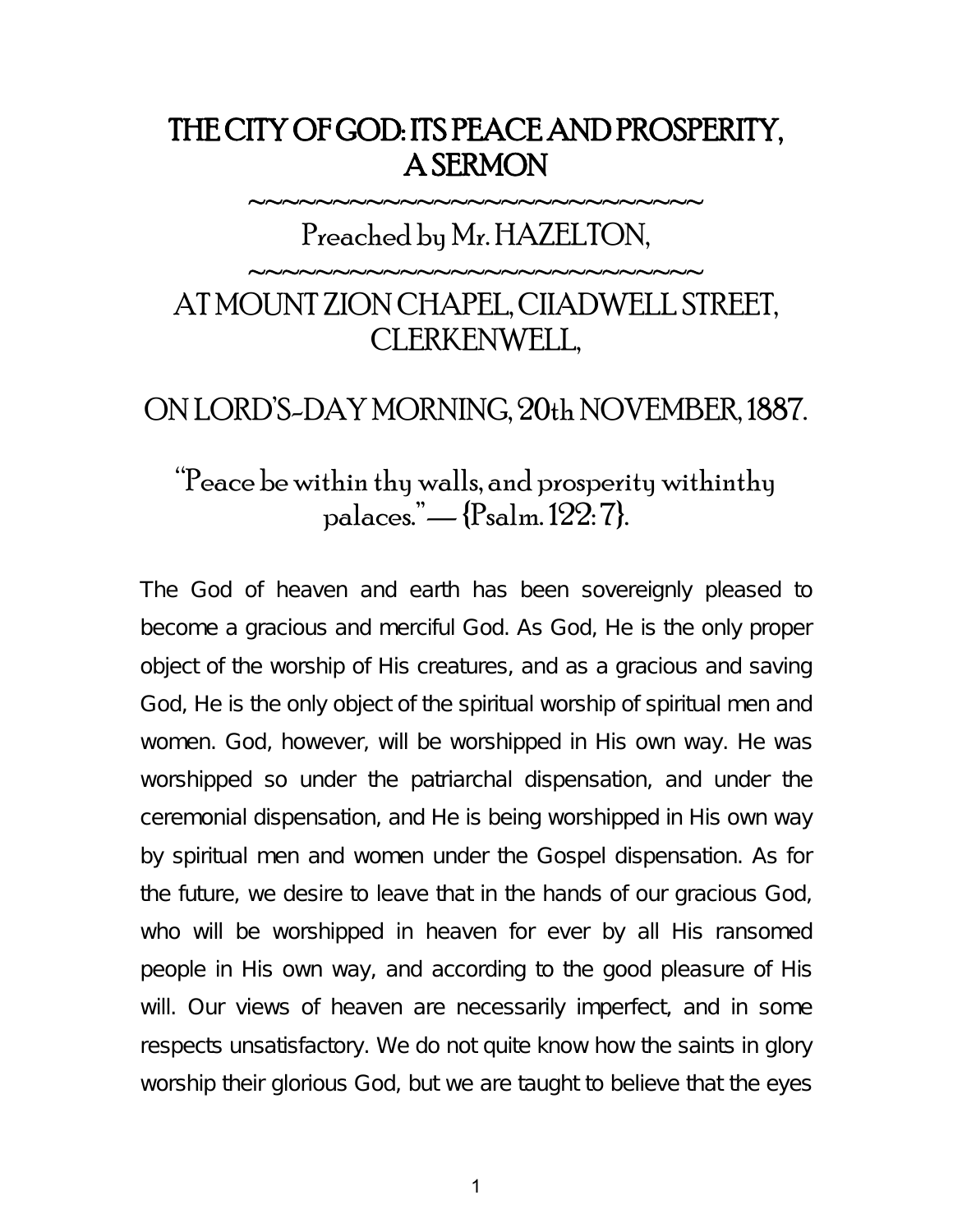of their souls are steadily and perpetually fixed upon the great object of spiritual worship, and that all the glorified before the throne are engaged in singing the praises of God. We have some faint idea of what it is for souls to sing, but of course there can be no vocal music before the throne of God, when souls, and souls, only are worshippers there. I do not know whether there will be vocal music or not when our bodies are raised, and we are seated before God and the Lamb; perhaps these tongues of ours will for ever sing : but before the resurrection takes place our souls will be found in the presence of God, and we shall be there as worshippers. Our worship will be spiritual and heavenly, whatever its forms may be.

Under the ceremonial dispensation the worship of God was sometimes very peculiar as to its rules and forms. The males of the children of Israel were required to appear three times a year, before the Lord in Jerusalem, and never to come before Him empty. It must have been a wonderful sight; those that lived on the borders of the land started first, and they sang as they travelled; as they passed through villages and towns, their praise increased and multiplied; and onward they went, going "from strength to strength, until every one of them in Zion appeared before God." This was the case from the north, and south, and east, and west, and from every point between those four quarters; the whole country was astir, the women and children were left at home, and God had undertaken to preserve and protect them, and also the land, during the absence of the men. Thus, as they travelled towards Jerusalem they sang, and some of their psalms are recorded in the Word, and are called " Songs of Degrees,"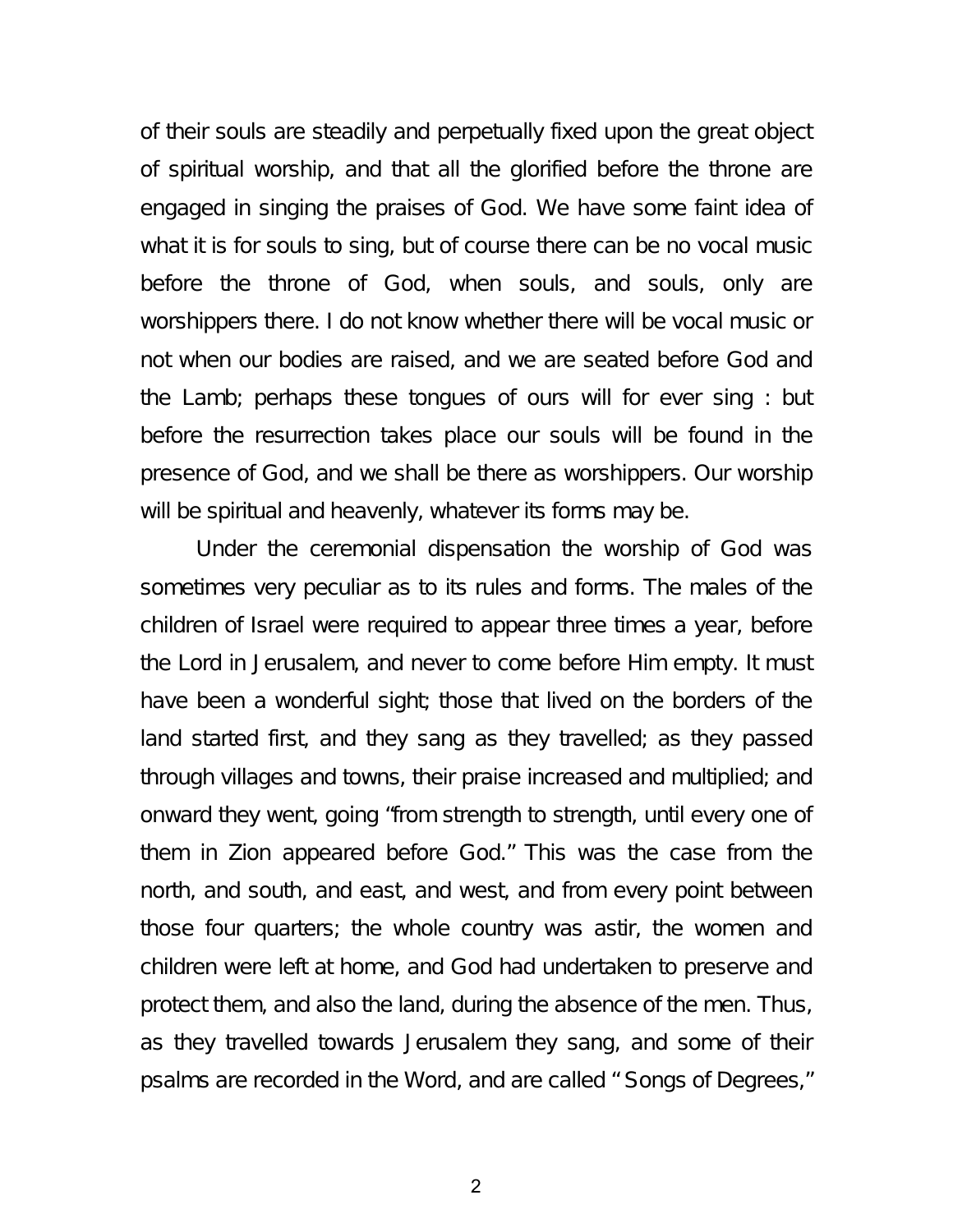and one of them opens thus, " I was glad when they said unto me, let us go into the house of the Lord." They entered a village and enquired of the men, Are you ready? We are on the way to Jerusalem, "Let us go into the house of the Lord and the inhabitants severally responded. " I was glad when they said unto me, Let us go into the house of the Lord." They were waiting for the company, and when the first ranks of the travellers appeared, the people in the place which they were about to pass through were glad to join them on their pilgrim way. "Our feet shall stand within thy gates, 0 Jerusalem. Jerusalem is build as a city that is compact together, whither the tribes go up;" that is, the tribes of Israel. One company united in Jerusalem or the temple. So the church of God is one church, one family, one vast body, one great and glorious army; but that body is in some respects exceedingly diversified. There are some that are tried, others that are tempted, others that have never been led into liberty, others that are rejoicing in God their Saviour; there are some who are young in years, others who are more advanced in life and experience; then there are old believers. "Whither the tribes go up, the tribes of the Lord, unto the testimony of Israel, to give thanks unto the name of the Lord." Taking this view of the Psalm, and also of the other Psalms connected with it, we have a very interesting illustration of the manner in which God was worshipped under the ceremonial dispensation; and among other words on behalf of Jerusalem, the place and city of worship, was this, "Peace be within thy walls, and prosperity within thy palaces."

Now, if the Lord be pleased to give me strength for a few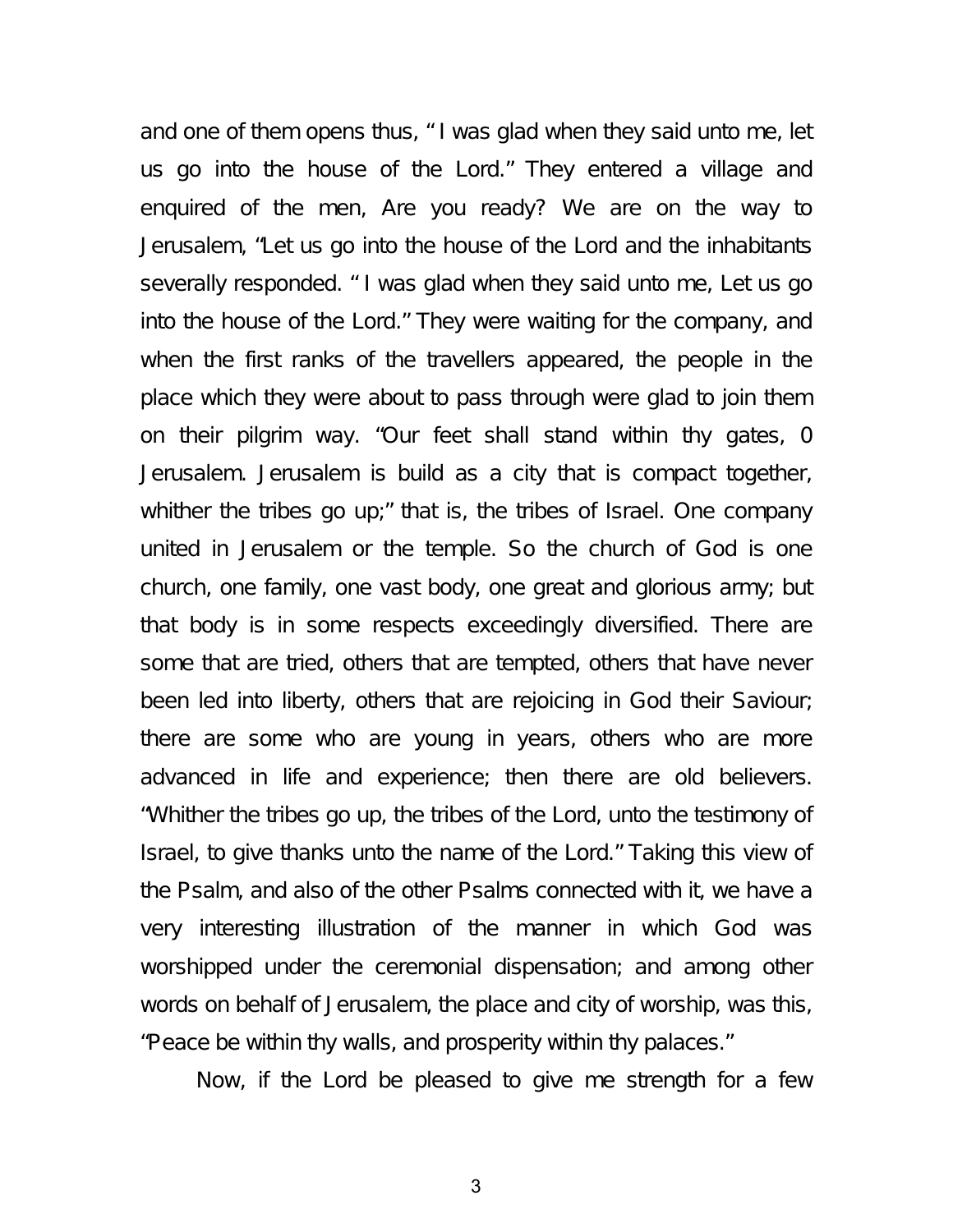minutes, I will do the best I can in directing your attention to some matters suggested by this interesting portion of the Word. In the first place, I should like to say a few words upon the city itself— Jerusalem. I suppose our brother who gives out the hymns, thought that I was about to preach on the church of God; for he gave out, immediately after I had read and prayed, that very beautiful and comprehensive hymn upon this subject. By the city here, literally, understand Jerusalem; but mystically and spiritually understand the church of God as described in the chapter I read at the commencement of the service. {Isaiah. 26}. "In that day shall this song be sung in the land of Judah: We have a strong city; salvation will God appoint for walls and bulwarks." While I was trying to meditate upon this portion of the word, I had some pleasing thoughts upon the condition of the church of God in this world. A city, divine and heavenly; a city of peace, and a city more or less prosperous in this stormy world. And only one city, and that the city of God; and concerning its condition your prayer and mine is, "Peace be within thy walls, and prosperity within thy palaces." Now we are told that the whole world lieth in wickedness, and in the midst of this wicked world, so to speak, there stands this glorious city, which will ever remain unlike the world, The world cannot change its own character, and the church cannot change its character, and there will be an everlasting difference between the two. There is nothing like this city of God in the world, and its contents, or its privileges and blessings are peculiar to itself. All round the city, hence the walls, are wickedness and slavery, misery and uncleanness, war and woe, devils and various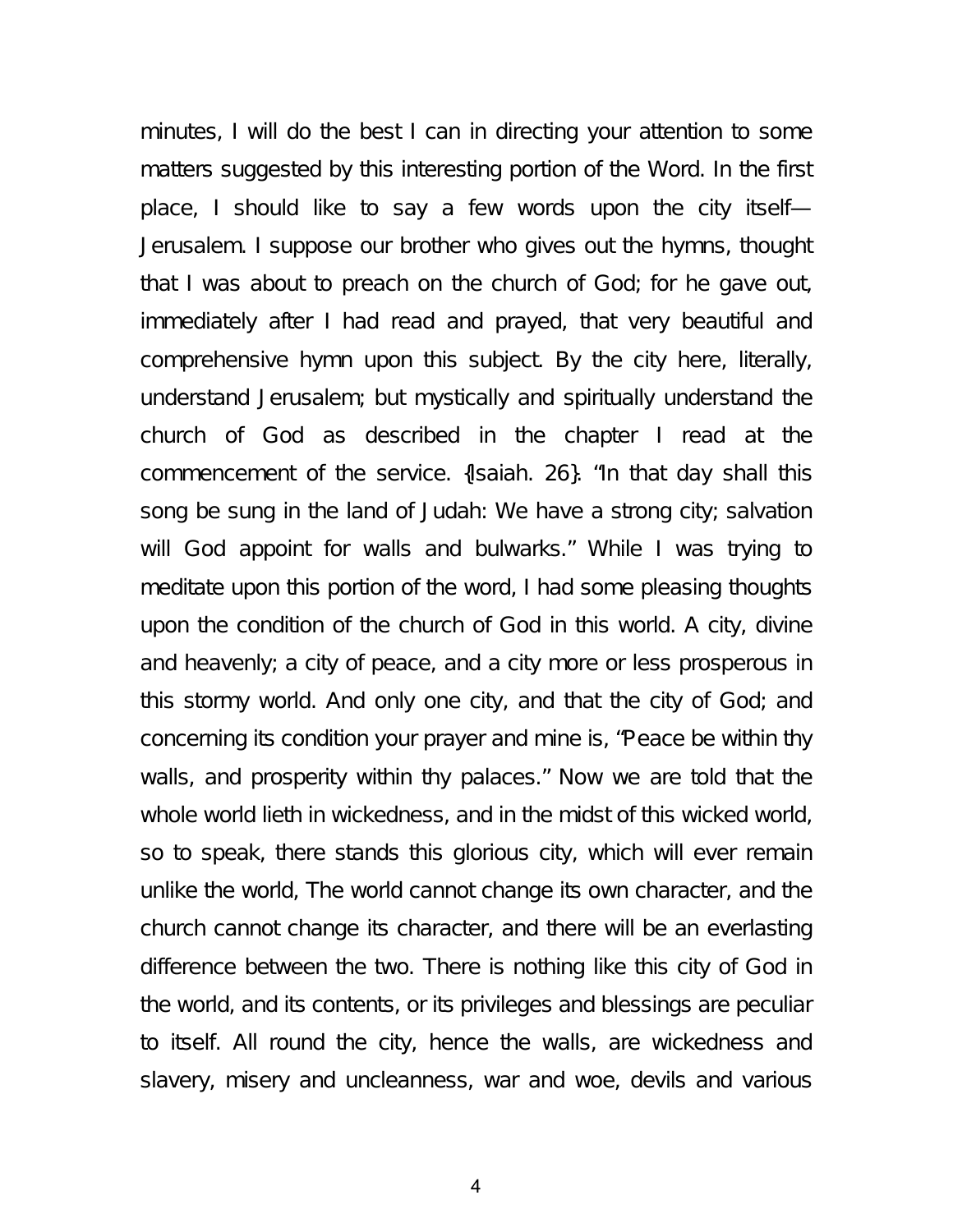forms of death and danger. Think for just a moment,—forgive me for adverting to it,—of what is about to take place in the course of this day; of the disorder and confusion in our streets. How strange are the motives and tastes of the people! And yet in the midst of all that commotion there is a city, the church of the living God, a body of men and women that belong to heaven; they are interested in the Saviour, and by the will of God there is a measure of peace and prosperity there. The waves of persecution and hatred roll against the walls, and the devil is looking on and attempting to enter. Within are hundreds and thousands of saints; men and women who have been born again, and separated from the world, breathing this petition before the God of heaven and earth, " Peace be within thy walls, and prosperity within thy palaces.''

Now the people of God are social creatures, and the grace of God was never intended to destroy the social feeling in our nature; and therefore when a company of people have been called by grace divine they seek each other's society, they love one another for the Lord's sake, and are banded together upon the principles of eternal truth; and as they travel on towards heaven, others, and yet others say, " We will go with you ; for we have heard that God is with you." The people of God, though living in the world are not of it; they are finding their way though the storms and vicissitudes, trials and troubles of life. Our God has made a beautiful and very important provision for His people. There is a city of peace in this world of war; there is a city of purity in this world of sin; there is a home here for the dear people of God, and hence we sometimes sing with holy feeling: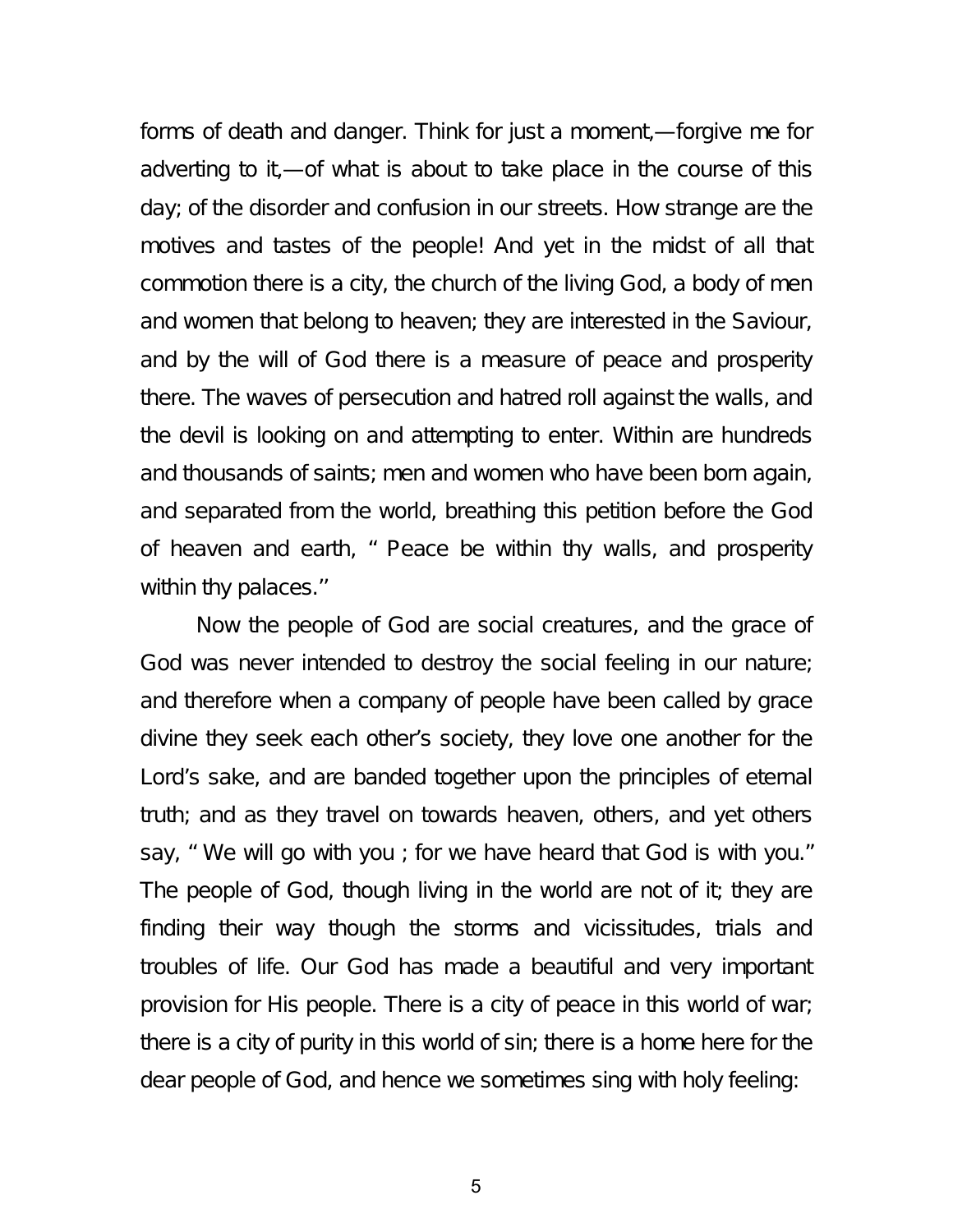"Jesus, away from earth <sup>I</sup> fly, And with Thy church unite; Thy saints shall be my company, Thy presence my delight."

When grace enters the heart of a sinner it renews his mind, changes his tastes, and awakens a thousand new desires in his soul, and he wants kindred minds. How odious in the estimation of a grace-saved child of God are the ways and customs of the world! Oh my friend, you could not very well have a deeper or darker hell, than that of being bound hand and foot, the whole of your persons, all the days of your life with the ungodly and the abominable. Grace saves the soul from this present evil world, and brings the saved mind into connection with kindred spirits, and such are found only in the city of the living God.

> "Saviour, if of Zion's city <sup>I</sup> through grace <sup>a</sup> member am, Let the world deride or pity, <sup>I</sup> will glory in Thy name."

It is a mercy to belong to the church. I do not mean, to have our names enrolled in the church-book merely, that too is a favor, but that is not all. I mean it is a mercy to be one with God's people; to be one with them as God's people ; to see as they see; to feel as they feel; to walk where they walk; to work as they work; to lean upon that upon which they are leaning; to live upon that upon which they are living; to drink of the stream which they drink of from day by day; and to be able to say, a Thy people shall be my people, and thy God my God."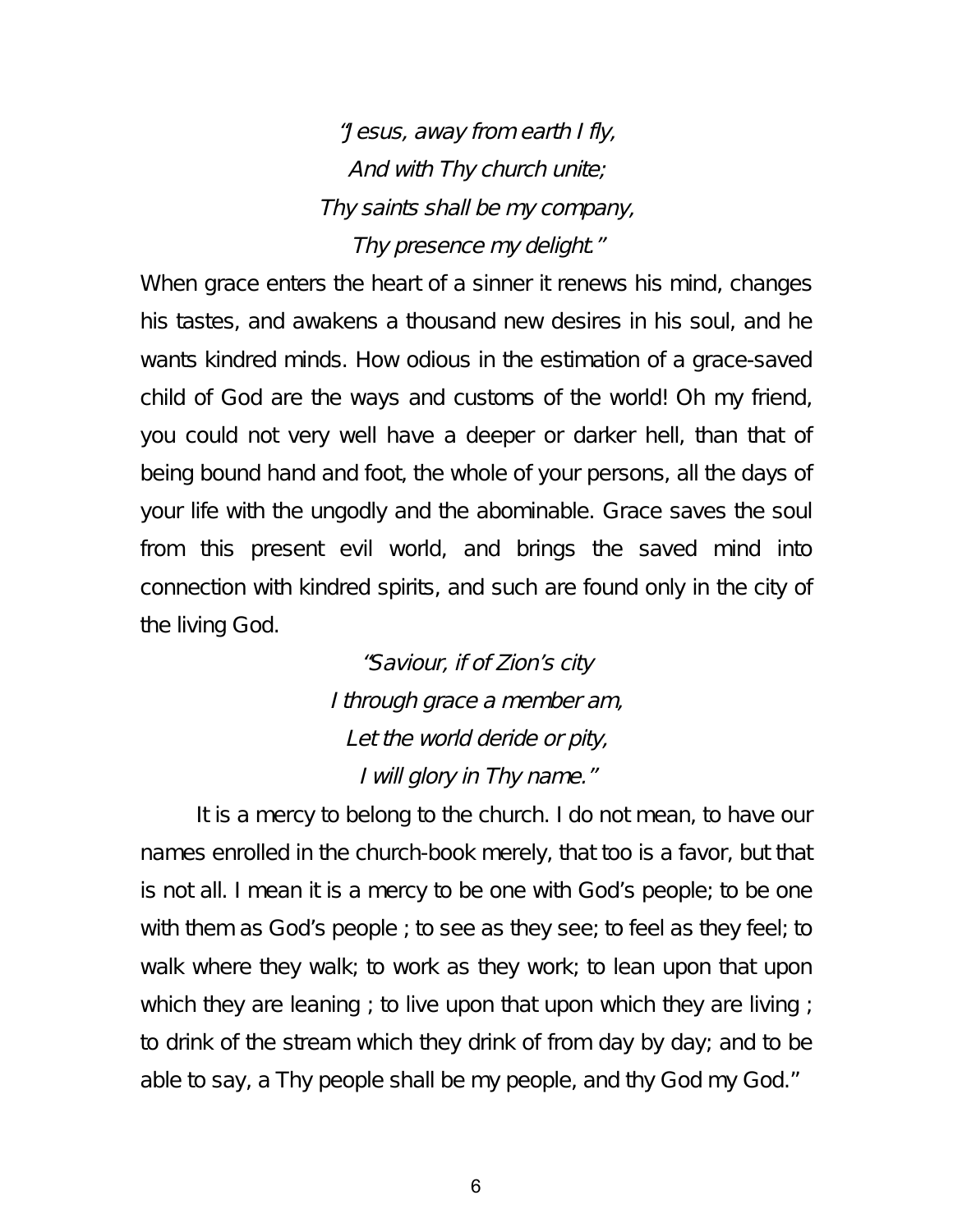This city is walled, and is thus a well protected city: "Peace be within thy walls." Now with what are the churches walled? Let me give you a few views of the walls. In the first place, God says, "For I, saith the Lord, will be unto her, a wall of fire round about her, and will be the glory in the midst of her." We know what a brick wall, a garden wall, and other kinds of walls are, but we do not know anything, literally or naturally so, about a wall of fire. Here, however, round about the church of God we have a fiery wall. And what is it? It is God Himself with the fire of His grace, of His holiness, of His mercy, and His power, and that must be a daring foe who would attempt to place a ladder against this wall which is round about the church, separating it from the world; and yet we are told in the day in which we live, that there ought to be no separating wall between the two, that there ought to be no fences around the church of God. No, without are enemies, and within are the citizens of Zion, the children of the living God. God is a wall of fire round about His people, to consume the enemy, to burn up all their plans; to visit them, year by year, and day by day, with bitter disappointment, and a fire to warm and purify the city itself. And our God is not ashamed of His city on the earth; for a city generally speaking is more or less visible from a distance; but if a city could be supposed to exist having a wall of fire, it would be a most conspicuous object, and be visible for miles, and more conspicuous, if possible, in the night than in the day. Jehovah Himself is, as to His perfections and attributes, a wall of fire round about the city of Jerusalem. And again, "we have a strong city; salvation will God appoint for walls and bulwarks." Not Acts of Parliament, nor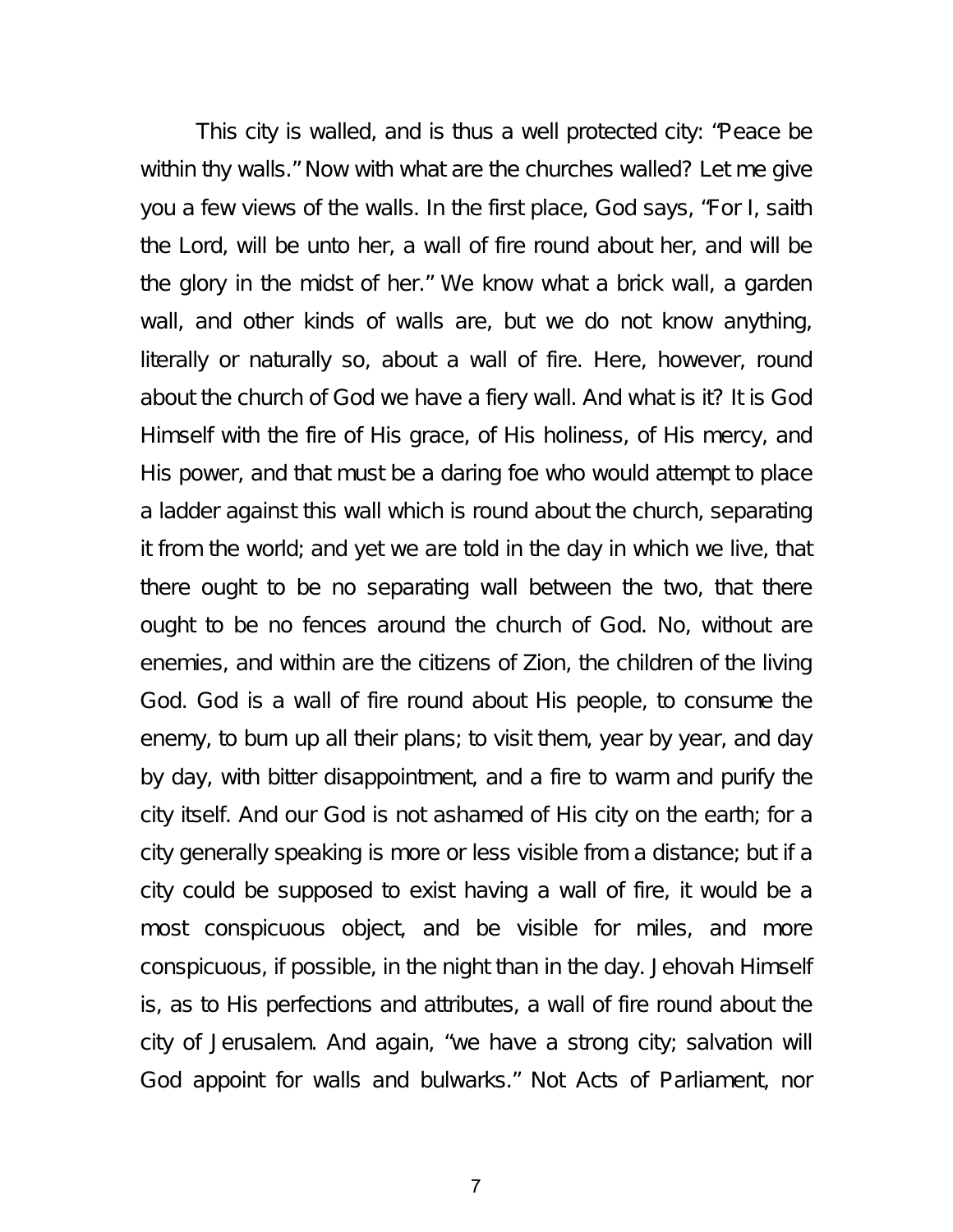military power; for the city of God requires no such protection as the material sword and worldly policy. Let the church of God stand where God has placed her. Let her be what God has made her: let her ever be satisfied with the protection which God has established for her. Let her not cringe beneath any earthly or temporal power; for "salvation will God appoint for walls and bulwarks." And the foundation of these walls is deep, and the superstructure is exceedingly high, for it is God's salvation. And powerful enemies can never enter, though they come against the walls to beat them down. All hell has been aiming at them and beating against them ever since they were erected, but the walls still stand. The bulwarks are where and what they were.

#### "0 let my soul in Zion dwell; Nor fear the wrath of Rome or hell."

And then again, the perfections of our God, together with His providence, protect His Zion, the city of Jehovah. How sweet is the thought that all God's attributes, and all God's providence, even a special providence, are round about the church. Brethren, we have indeed a strong city. Let me just ask the question here, On which side of the walls are we? Are we inside or outside? Are we where all the peace is, or are we where there is no peace at all? For depend upon it, it is a truth, whether it be believed in or not, that there is peace nowhere but in the church of God. Sometimes the peace of churches is broken; but whether that be so or not, there is no peace to the wicked. There is no peace in the world. Go to the theatre. Peace is not to be found there. Pleasure for a few hours is perhaps enjoyed,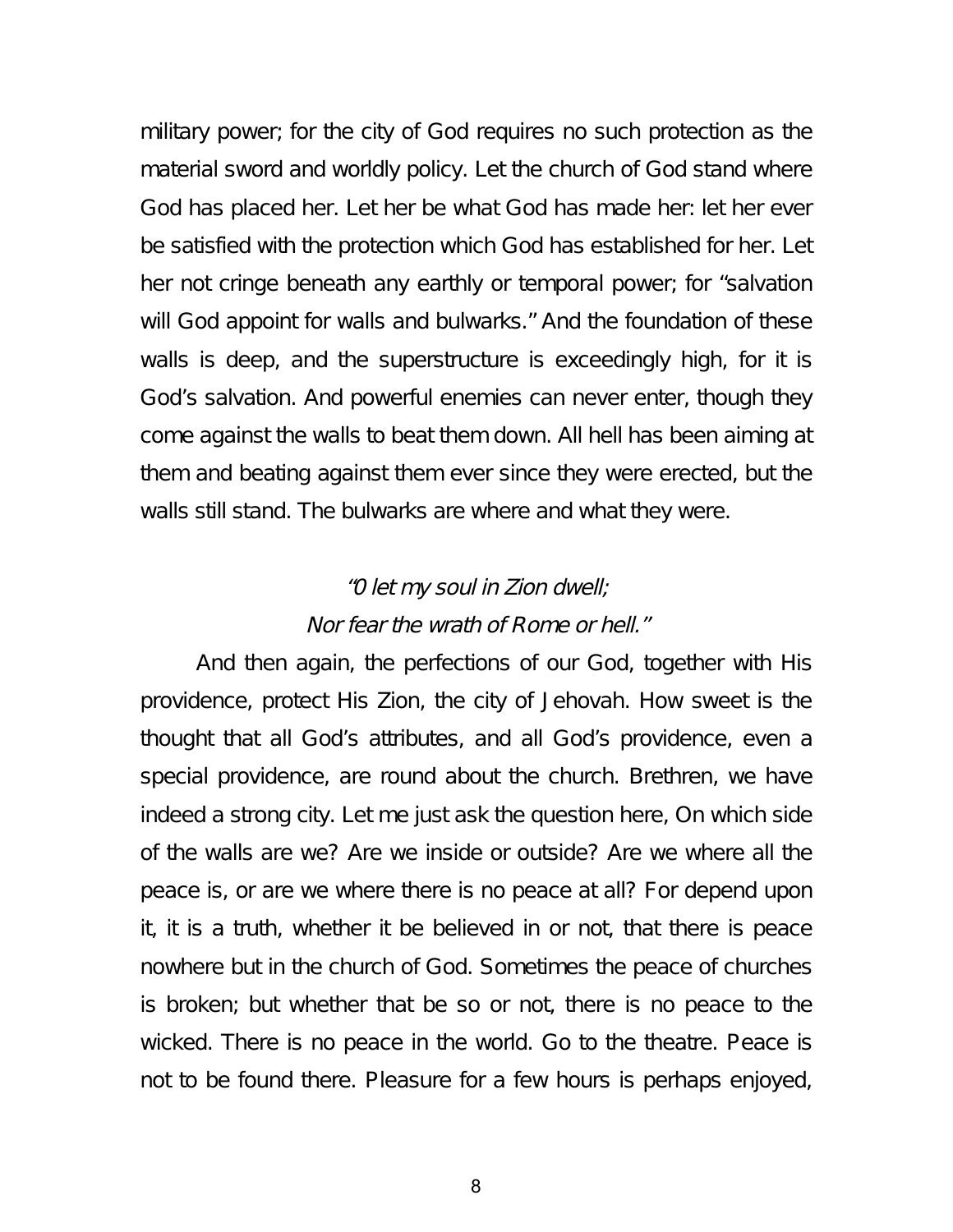as people express themselves; but no solid peace can ever be found there, for it exists not outside the walls that surround the city of the living God. "Pray for the peace of Jerusalem; they shall prosper that love thee." Thus Zion is a walled city, and its walls are the perfections of God, His Divine providence, His precious promises, and the perpetual operations of His hand.

Now let me pass away from this, to notice in the second place, the privileges mentioned: peace and prosperity. These are two great blessings, and every spiritual member of the church of God, is praying, I am sure, for these favors. Now I am not to preach at this time, peace by the cross of Jesus Christ, or not that exclusively. I want just to remind you of the several things that are essential to peace. In the first place, there must be righteousness: "And the work of righteousness shall be peace; and the effect of righteousness, quietness, and assurance for ever." "Therefore being justified by faith, we have peace with God, through our Lord Jesus Christ." Nations sometimes come to an agreement between themselves, in connection with which peace is made, and apparently established; but often-times peace between nations is made upon false principles or upon no principles at all. And if national and political righteousness are ignored, there cannot be security against, war, or satisfactory assurance that it will not break out. Righteousness is the only foundation upon which peace can rest; the only root out of which it can grow. Let a church that has been divided come to an agreement, one yielding a little here, and another a little there; one giving up a doctrine here, and another giving up one there : soon such a peace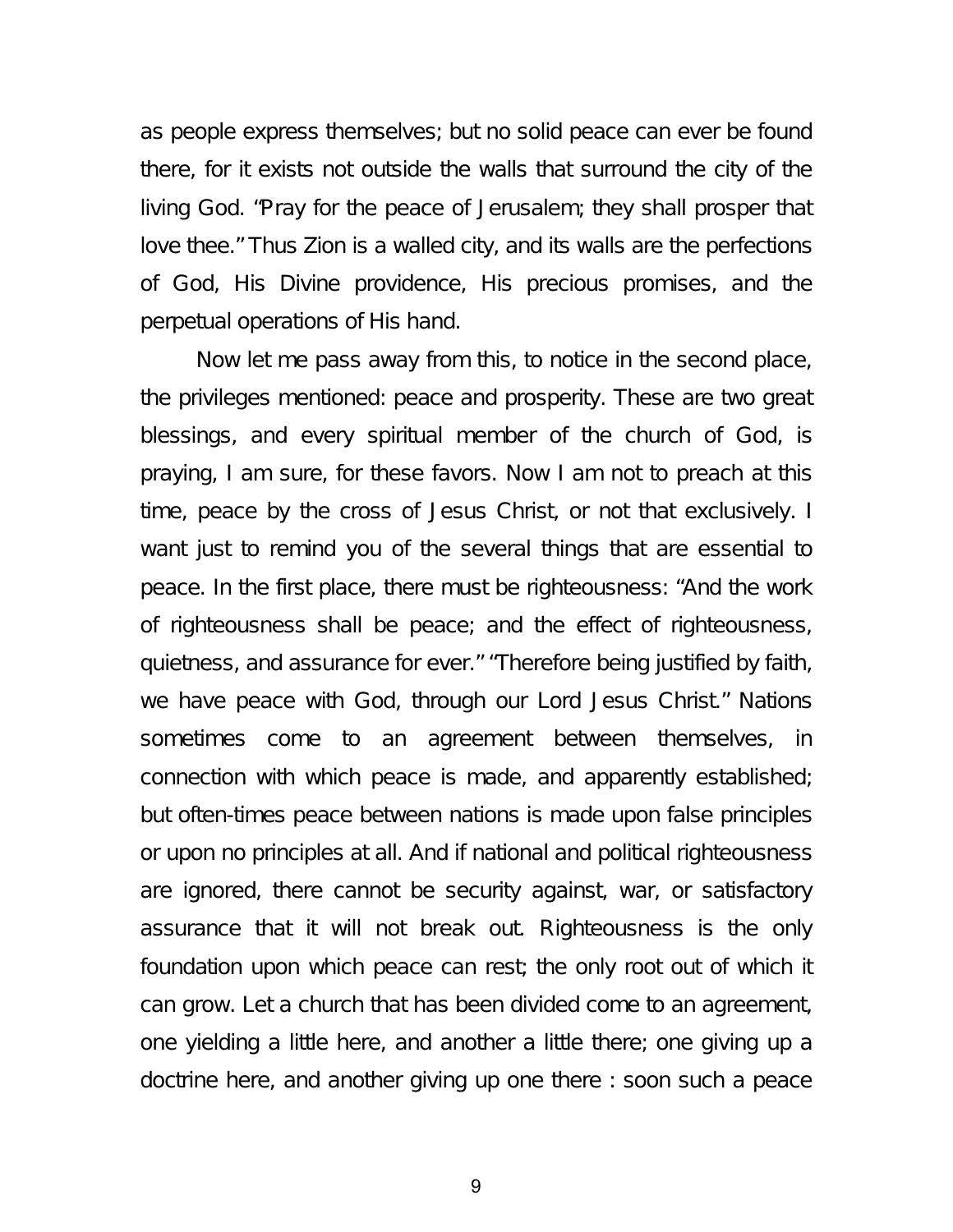will be disturbed and destroyed—a patched up peace is never lasting.

Now the peace of Jerusalem for which we pray, is founded on eternal

Righteousness. That is not however, the principal idea; and therefore notice, secondly, that liberty is essential to peace, The city of Jerusalem might be paved with gold, its gates might be pearl, and its walls jasper, and the city wondrously rich, and its beauty and glory great; but if the inhabitants be slaves, the excellence and value of the city itself can never give peace to their hearts. Freedom is dear to men; and if there were not liberty in the city of Jerusalem, there would be no peace. God would be terrible; His worship under such circumstances would be bondage, and spiritual things would yield no pleasure. But to know not only that I am in Jerusalem, a citizen, but to know that I am free, that there is no legal bar between myself and God; that I am free to go up into the palace, and to kneel, and even sit before the mighty Monarch, free to open my lips before Him; free to ask Him for a loaf of bread for to-day, and for the pardon of all my sins at the same time, is a privilege indeed.

But that is not all, for safety is also essential to peace. There may be righteousness and liberty, but the person that is free may not be in safety. Many who are free, are in an insecure position, and although their cause is a righteous one, they have not peace, because everything shakes round about them. But it is not so here. The people are a righteous people, and a liberated people, for God has set them free. "If the Son therefore shall make you free, ye shall be free indeed. ' And they are also safe; for "as the mountains are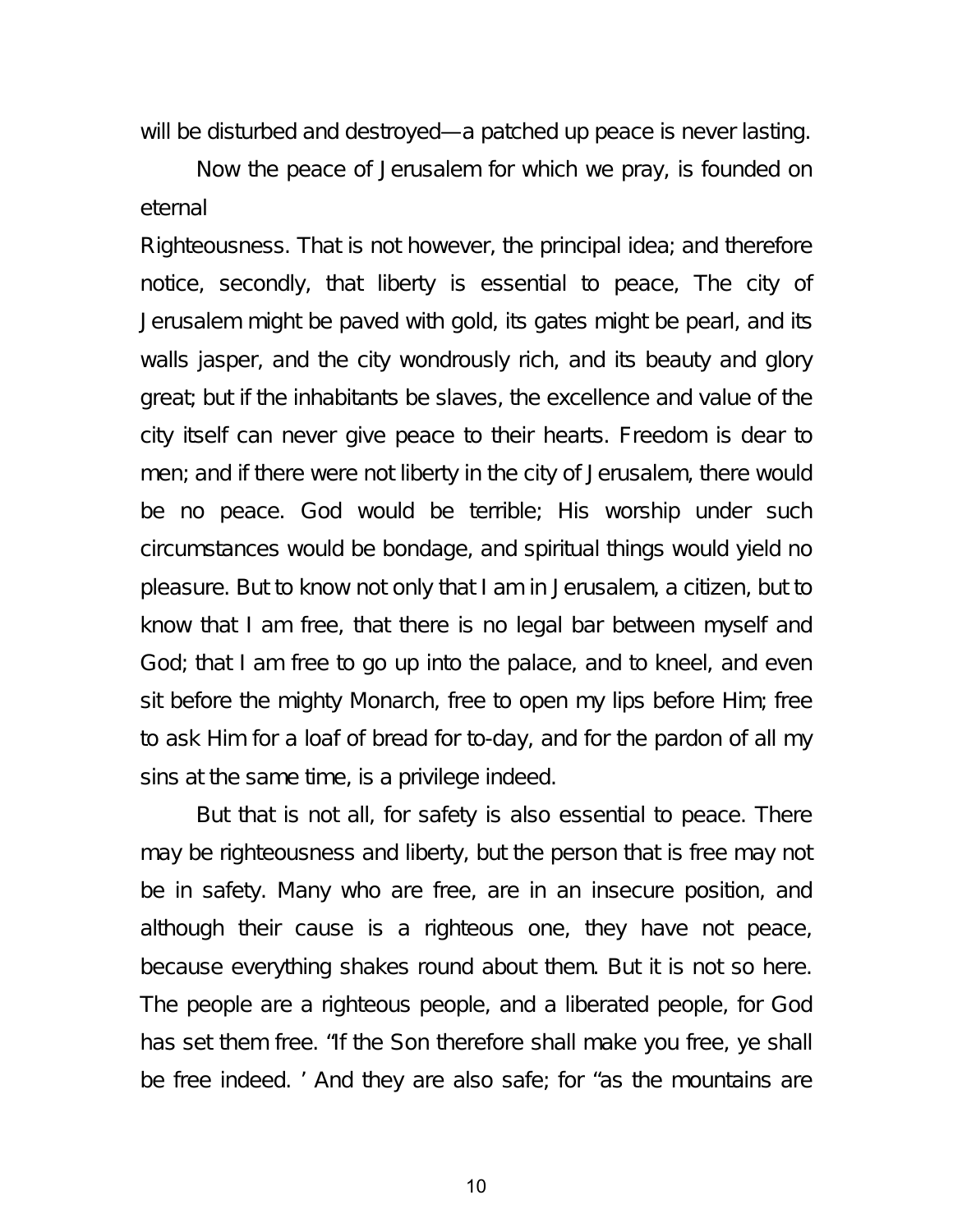round about Jerusalem, so the Lord is round about His people from henceforth, even for ever."

But that is not all. These excellencies are not sufficient to constitute a perfect peace. There must also be plenty; for there may be safety, and yet want may exist. The free may not have bread enough to eat, or water, to drink, or raiment to wear; and if that be so, there can be no peace. But the people of God are blessed with an everlasting plenty. All the fullness of God is theirs. "For all things are your's ; and ye are Christ's, and Christ is God's.

Health, too, is necessary to peace. Those who are free and safe may be sick. The child of God, therefore, is blessed with that description of health that is peculiar to himself. "And the inhabitant shall not say, I am sick; the people that dwell therein shall be forgiven their iniquity."

That is not all. In order to obtain blessed heavenly peace, there must be the communion of saints. The city may be full of citizens, all of them free, every one of them rich, all of them healthy and strong; and yet they may be comparative strangers to one another,—no communion between saint and saint, between one believer and another. Oh how sweet to meet together as saints, and unitedly and unanimously to take our seats at our heavenly Father's table in the royal palace, and to look upon all that is upon it, and to say to one another, It is all ours, it is provided for us. The poor man and the rich man are one here, all the fullness of grace is in Zion, and the poor come with the rich and commune together, in all the fullness of the grace of God.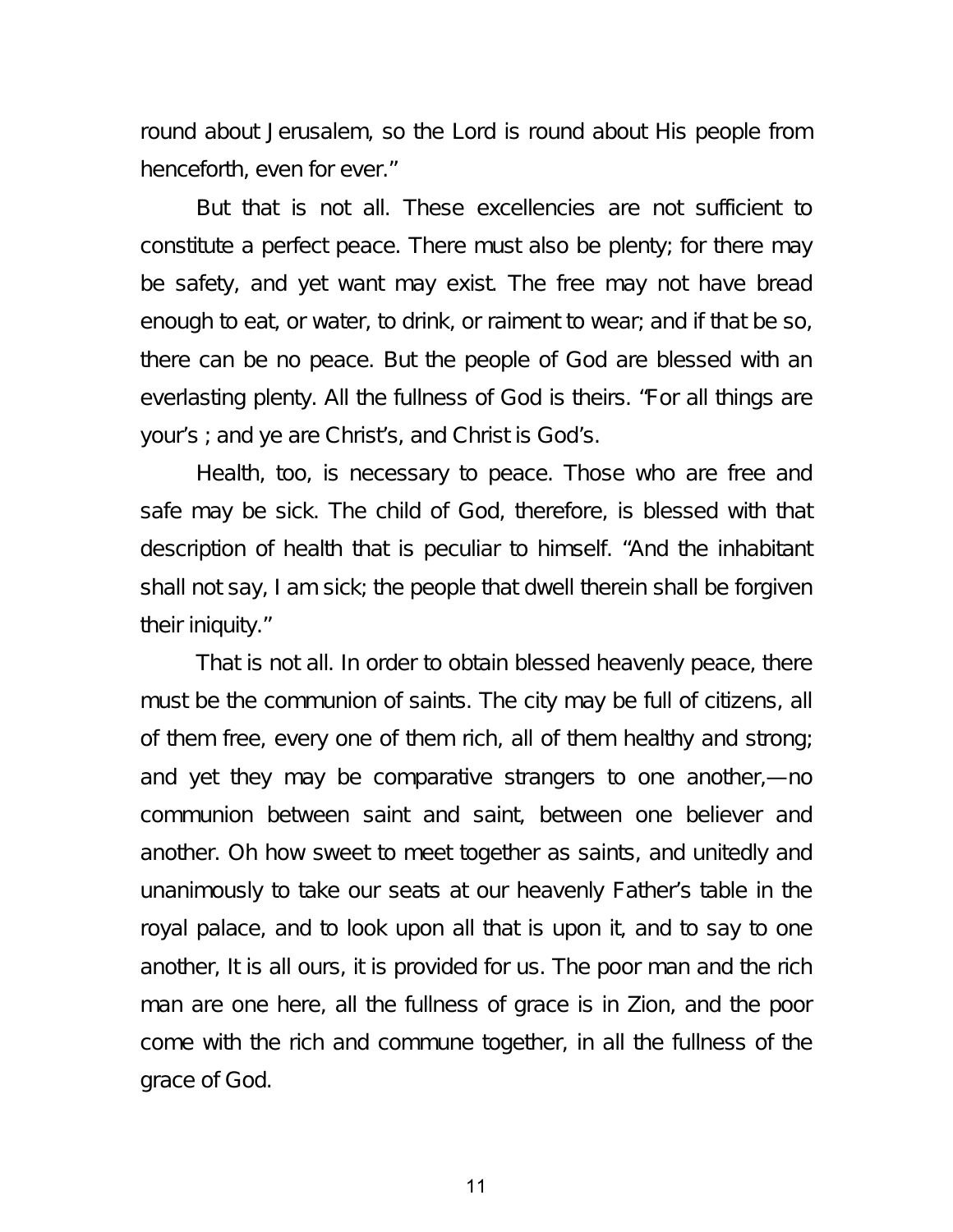That is not all; another excellency must he added, in order to the perfection of this peace; and that is, a cloudless prospect. The idea of losing it all by and bye, the possibility of it would disturb our hearts, and render peace impossible; but our prospect is blessed. "Looking for that blessed hope, and the glorious appearing of the great God and our Saviour Jesus Christ." Thus the peace is a heavenly and brotherly one; not a political peace, not an earthly peace, not the peace of servants, but the peace which prevails in a family, between brethren and sisters in the Lord."

The second excellency is, "prosperity within thy palaces prosperity of soul; prosperity as to numbers; prosperity as to the preaching and progress of the Word. There may be large numbers in a church, the congregation may be great, and yet there may not be any soul prosperity. What I want now more than ever, if possible, is soul prosperity. What I am looking and praying for is that my soul may prosper, and if I have little or no knowledge in that direction, I cannot set forth soul prosperity before you. Well I think of the Psalmist's words elsewhere, "Whatsoever he doeth shall prosper." What am I doing? Sometimes I pray— do I prosper in prayer? Sometimes I am cold, and my prayers are so— at other times my heart is warm—my soul is all alive : I soar; I mount on high, and I enter into the sweet meaning of the very wonderful words, " Concerning My sons, and concerning the work of My hands, command ye Me." I cannot use that word command in connection with prayer very frequently; but God says, "Command ye Me." Sometimes, therefore, I can say with Jacob, "and Thou saidst, I will surely do thee good." Have we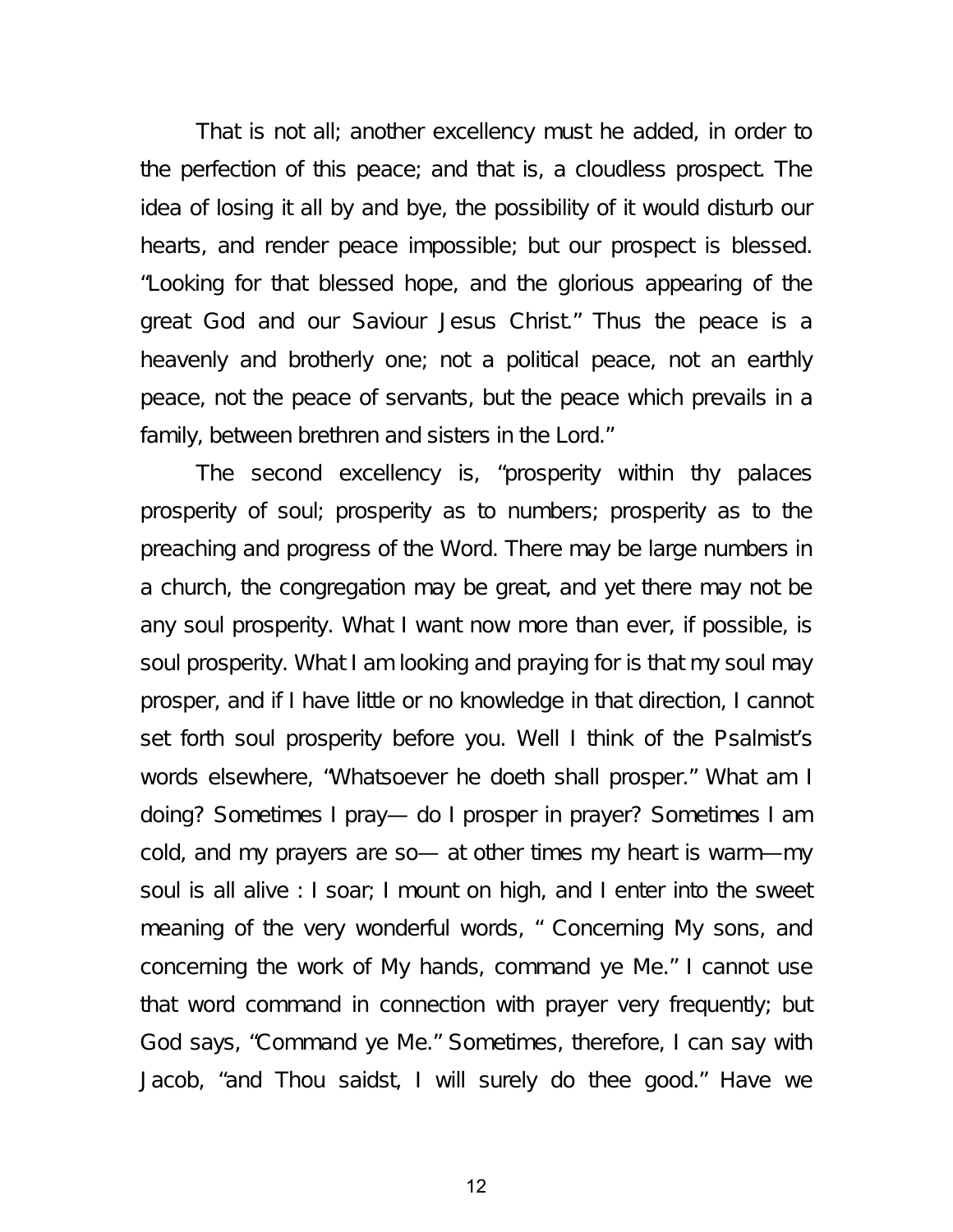prospered in prayer? Have we ever received anything from our heavenly Father in answer thereto? If we have ever received an answer from heaven, we know something of soul prosperity.

Let me say a word more upon prosperity as to the exercise of our graces. May the Lord be pleased to bless you with a growing faith; for your hearts will not prosper unless your faith is vigorous and strong. I would say a word to the young. Do not defile your minds with much of the general literature of the day. There is so much evil printed and published, that the young are ensnared everywhere. Many publications seem to take a pleasure in introducing matters which are exceedingly doubtful, and in connection with things which are free from mystery it is their desire to mystify them, so as to bring doubt into the minds of their readers. Come to the Bible; read the word upon the knee of prayer, if you would have your souls prosper with regard to faith; and my prayer is, as we have it in the text, "Peace be within thy walls, and prosperity within thy palaces." And then there is rising hope, which goes beyond the clouds, enters into a better world, and expects the crown that God has promised. Then there is love in the soul; the heart is warm therewith. Sometimes it breaks forth into a beautiful and glorious flame. There is a noise outside the avails, and we do not hear it; war and confusion outside, but we are not affected by them. The heart is warm, and filled with love, earnestness, and zeal.

Self-conquest is connected with soul prosperity. Oh, one says in the church, "I will, aye! That I will!" and the "I" there is a very tall one, and "I will" is spoken in a very forcible manner. Now in soul-prosperity self